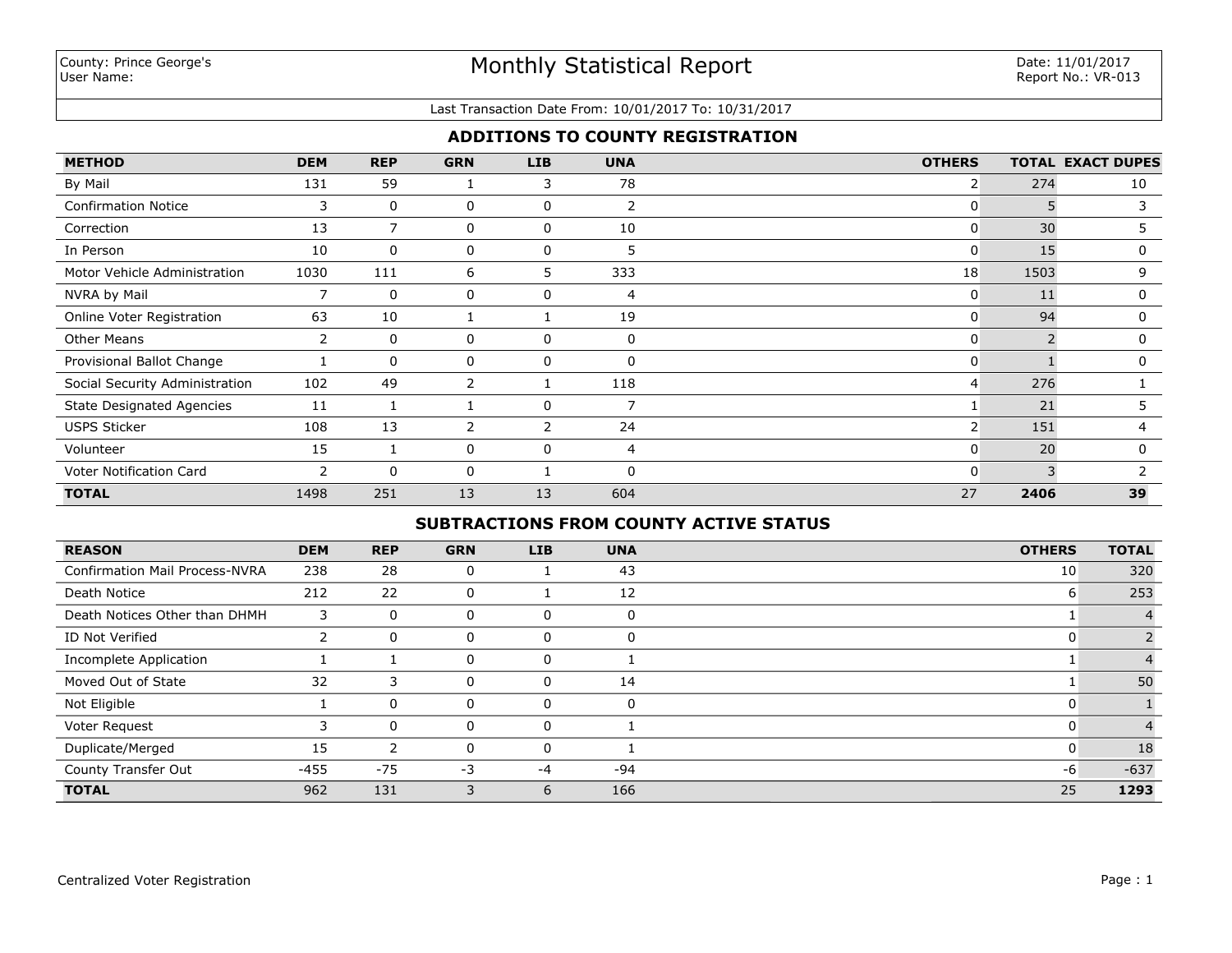#### Last Transaction Date From: 10/01/2017 To: 10/31/2017

|               |            |            |            |            |            | <b>AFFILIATION CHANGES</b> |               |              |
|---------------|------------|------------|------------|------------|------------|----------------------------|---------------|--------------|
| <b>CHANGE</b> | <b>DEM</b> | <b>REP</b> | <b>GRN</b> | <b>LIB</b> | <b>UNA</b> |                            | <b>OTHERS</b> | <b>TOTAL</b> |
| From          | 188        | 68         |            |            | 85         |                            | 33            | 383          |
| ١o            | 116        | 45         |            |            | 191        |                            | 20            | 383          |
| <b>TOTAL</b>  | $-72$      | $-23$      |            |            | 106        |                            | $-13$         |              |

## **CURRENT ACTIVE REGISTRATION**

| <b>ACTIVITY</b>              | <b>DEM</b> | <b>REP</b> | <b>GRN</b> | <b>LIB</b> | <b>UNA</b> | <b>OTHERS</b> | <b>TOTAL</b> |
|------------------------------|------------|------------|------------|------------|------------|---------------|--------------|
| BEGINNING OF REPORT          | 453610     | 41569      | 1020       | 1572       | 65741      | 11669         | 575181       |
| ADDITIONS $(+)$              | 1498       | 251        | 13         | 13         | 604        | 27            | 2406         |
| REINSTATED (+)               | 46         | 4          |            | 0          | 13         |               | 64           |
| CANCELLED (-)                | $-263$     | $-27$      |            | -1         | $-28$      | $-7$          | $-326$       |
| COUNTY TRANSFER OUT (-)      | -455       | $-75$      | -3         | $-4$       | -94        | -6            | $-637$       |
| AFFILIATION CHANGES (+ OR -) | $-72$      | $-23$      |            |            | 106        | $-13$         | $\Omega$     |
| * INACTIVATED (-)            | $-241$     | $-28$      |            | - 1        | $-43$      | $-10$         | $-323$       |
| $*$ REACTIVATED $(+)$        | 96         |            |            |            | 24         |               | 128          |
| <b>END OF REPORT TOTALS</b>  | 454219     | 41676      | 1030       | 1584       | 66323      | 11661         | 576493       |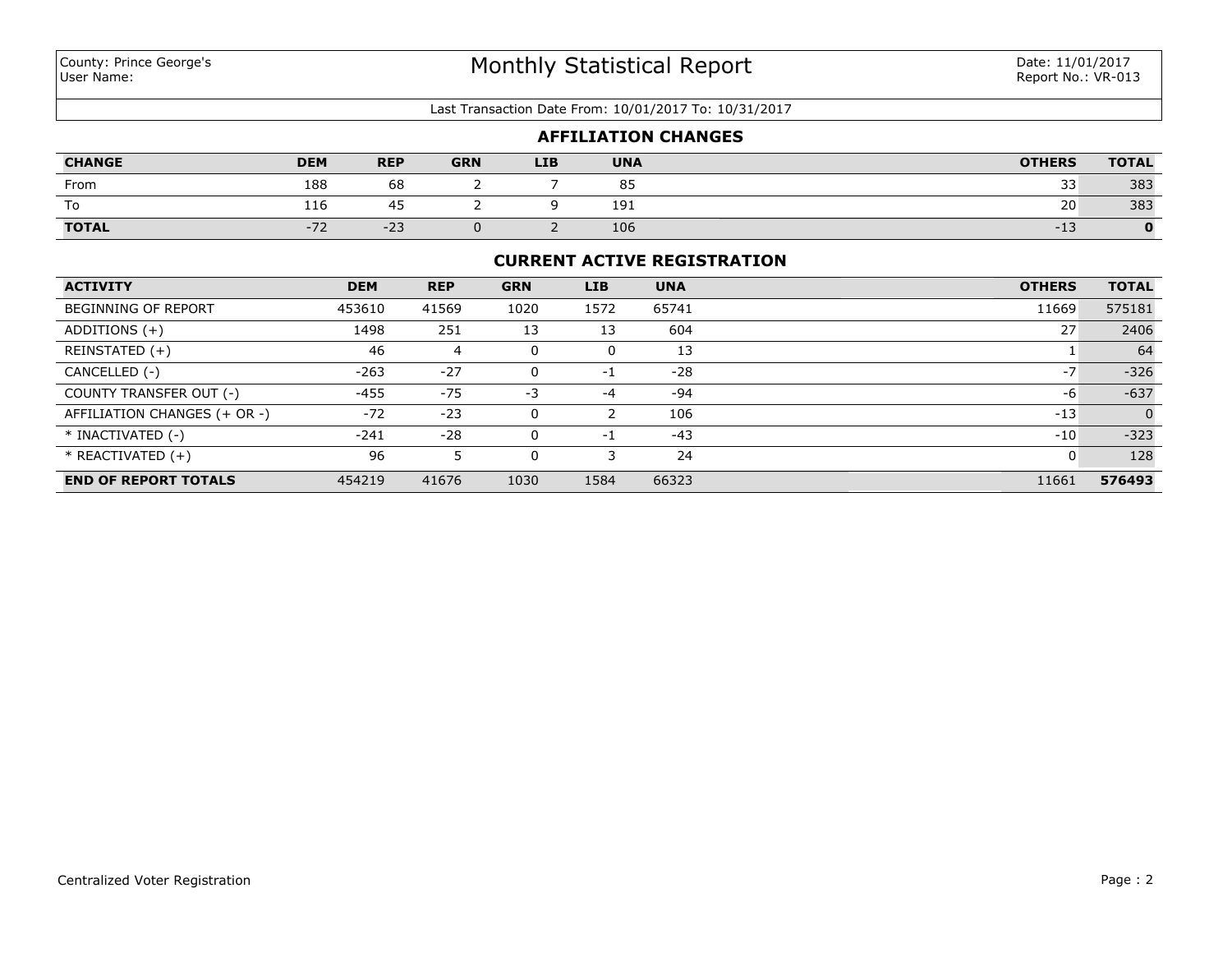#### Last Transaction Date From: 10/01/2017 To: 10/31/2017

### **INACTIVE REGISTRATION**

### **SUBTRACTIONS FROM COUNTY INACTIVE STATUS**

| <b>REASON</b>                    | <b>DEM</b> | <b>REP</b>     | <b>GRN</b>   | LIB         | <b>UNA</b> | <b>OTHERS</b> | <b>TOTAL</b> |
|----------------------------------|------------|----------------|--------------|-------------|------------|---------------|--------------|
| By Mail                          | Ć          | $\overline{2}$ | 0            | 0           |            | 0             | 6            |
| <b>Confirmation Notice</b>       | 3          |                | 0            | 0           |            | 0             | 5            |
| Death Notice                     | 4          | 0              | 0            | 0           |            |               | 6            |
| Motor Vehicle Administration     | 78         | $\overline{2}$ | 0            | 0           | 18         |               | 99           |
| Moved Out of State               | 53         | 8              | 0            | 0           | 10         |               | 72           |
| NVRA by Mail                     |            | 0              | 0            | 0           | 0          | 0             |              |
| Online Voter Registration        | 10         | 0              | 0            | 0           |            | 0             | 11           |
| <b>State Designated Agencies</b> |            | 0              | 0            | 0           | 2          | 0             | 3            |
| Volunteer                        |            | 0              | 0            | 0           | 0          | 0             |              |
| Duplicate/Merged                 | O          | 0              | 0            | 0           |            | 0             |              |
| County Transfer Out              | $-43$      | $-1$           | $\Omega$     |             | -8         | $\Omega$      | $-52$        |
| <b>TOTAL</b>                     | 197        | 14             | $\mathbf{0}$ | $\mathbf 0$ | 43         | 3             | 257          |

### **CURRENT INACTIVE REGISTRATION**

| <b>ACTIVITY</b>              | <b>DEM</b> | <b>REP</b> | <b>GRN</b> | <b>LIB</b> | <b>UNA</b> | <b>OTHERS</b> | <b>TOTAL</b> |
|------------------------------|------------|------------|------------|------------|------------|---------------|--------------|
| BEGINNING OF REPORT          | 29268      | 3025       | 83         | 141        | 5607       | 891           | 39015        |
| $*$ INACTIVATED $(+)$        | 241        | 28         |            |            | 43         | 10            | 323          |
| *REACTIVATED (-)             | -98        | -5         |            | 0          | $-24$      | -1            | $-128$       |
| COUNTY TRANSFER OUT (-)      | $-43$      | -1         |            | 0          | -8         |               | $-52$        |
| AFFILIATION CHANGES (+ OR -) |            | 0          |            | 0          | $\Omega$   |               | $\Omega$     |
| CANCELLED FROM INACTIVE (-)  | $-57$      | -8         |            | 0          | $-12$      | -2            | $-79$        |
| PENDING FROM INACTIVE (-)    |            | 0          |            |            |            |               | $\Omega$     |
| <b>TOTAL INACTIVE</b>        | 29311      | 3039       | 83         | 142        | 5606       | 898           | 39079        |

# **ACTIVE AND INACTIVE REGISTRATION TOTAL REGISTRATION RECORDS**

| <b>ACTIVITY</b>            | <b>DEM</b> | <b>REP</b> | <b>GRN</b> | LIB  | <b>UNA</b> | <b>OTHERS</b> | <b>TOTAL</b> |
|----------------------------|------------|------------|------------|------|------------|---------------|--------------|
| <b>ACTIVE REGISTRATION</b> | 454219     | 41676      | 1030       | 1584 | 66323      | 11661         | 576493       |
| INACTIVE REGISTRATION      | 29311      | 3039       | 83         | 142  | 5606       | 898           | 39079        |